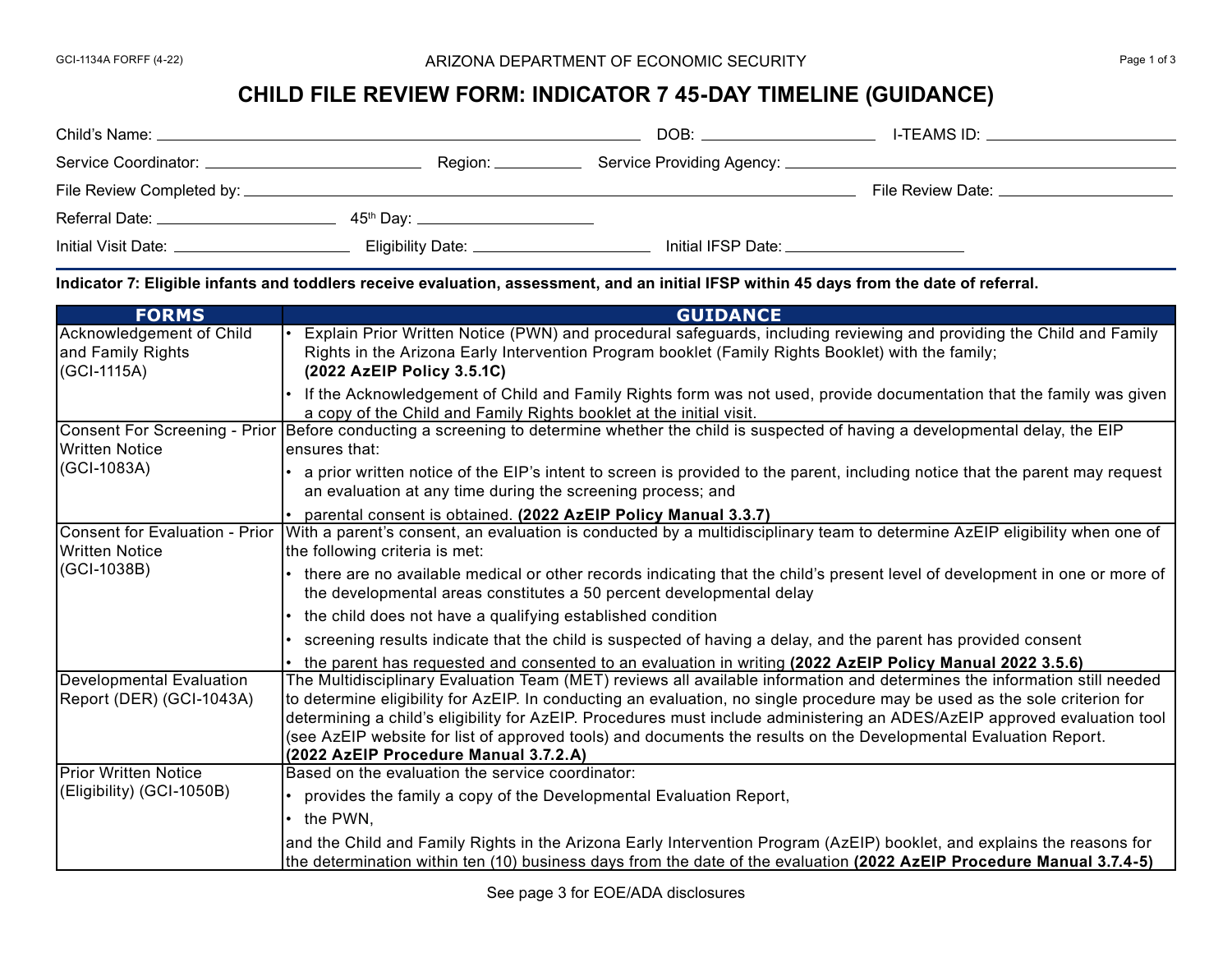| <b>FORMS (CONTINUED)</b>                                                                                              | <b>GUIDANCE (CONTINUED)</b>                                                                                                                                                                                                                                                                                                                                                                                                                                                                                                                                                                                      |  |  |
|-----------------------------------------------------------------------------------------------------------------------|------------------------------------------------------------------------------------------------------------------------------------------------------------------------------------------------------------------------------------------------------------------------------------------------------------------------------------------------------------------------------------------------------------------------------------------------------------------------------------------------------------------------------------------------------------------------------------------------------------------|--|--|
| <b>Consent for Assessment</b><br>(CFA) (GCI-1083A)                                                                    | AzEIP ensures the family provides written consent to conduct the child assessment prior to conducting the assessment.<br>(2022 AzEIP Policy Manual 3.7.2)                                                                                                                                                                                                                                                                                                                                                                                                                                                        |  |  |
| Initial IFSP (GCI-1021A)                                                                                              | The initial IFSP shall be developed within 45 days of referral to AzEIP.                                                                                                                                                                                                                                                                                                                                                                                                                                                                                                                                         |  |  |
|                                                                                                                       | If exceptional circumstances make it impossible to complete the initial IFSP within 45 days of referral, the service<br>coordinator shall document the reason for delay in the child's record and enter it into the ADES data system(s).                                                                                                                                                                                                                                                                                                                                                                         |  |  |
| <b>RELATED</b>                                                                                                        | (2022 AzEIP Policy Manual 3.8.3-4)                                                                                                                                                                                                                                                                                                                                                                                                                                                                                                                                                                               |  |  |
| <b>REQUIREMENTS</b>                                                                                                   | <b>GUIDANCE</b>                                                                                                                                                                                                                                                                                                                                                                                                                                                                                                                                                                                                  |  |  |
| Did the Initial IFSP meeting<br>occur within 45 days from the<br>date of referral as required by<br>§34CFR303.310(a)? | Except as provided in paragraph (b) of this section, any screening under §303.320 (if the State has adopted a policy<br>and elects, and the parent consents, to conduct a screening of a child); the initial evaluation and the initial assessments<br>of the child and family under §303.321; and the initial IFSP meeting under §303.342 must be completed within 45 days<br>from the date the lead agency or EIS provider receives the referral of the child. Subject to paragraph (c) of this section,<br>the 45-day timeline described in paragraph (a) of this section does not apply for any period when— |  |  |
|                                                                                                                       | • The child or parent is unavailable to complete the screening (if applicable), the initial evaluation, the initial<br>assessments of the child and family, or the initial IFSP meeting due to exceptional family circumstances that are<br>documented in the child's early intervention records; or                                                                                                                                                                                                                                                                                                             |  |  |
|                                                                                                                       | ∘ The parent has not provided consent for the screening (if applicable), the initial evaluation, or the initial assessment of<br>the child, despite documented, repeated attempts by the lead agency or EIS provider to obtain parental consent.                                                                                                                                                                                                                                                                                                                                                                 |  |  |
|                                                                                                                       | The lead agency must develop procedures to ensure that in the event the circumstances described in $(b)(1)$ or $(b)(2)$ of<br>this section exist, the lead agency or EIS provider must-                                                                                                                                                                                                                                                                                                                                                                                                                          |  |  |
|                                                                                                                       | • Document in the child's early intervention records the exceptional family circumstances or repeated attempts by the<br>lead agency or EIS provider to obtain parental consent;                                                                                                                                                                                                                                                                                                                                                                                                                                 |  |  |
|                                                                                                                       | • Complete the screening (if applicable), the initial evaluation, the initial assessments (of the child and family), and<br>the initial IFSP meeting as soon as possible after the documented exceptional family circumstances described in<br>paragraph (b)(1) of this section no longer exist or parental consent is obtained for the screening (if applicable), the<br>initial evaluation, and the initial assessment of the child; and                                                                                                                                                                       |  |  |
|                                                                                                                       | • Develop and implement an interim IFSP, to the extent appropriate and consistent with §303.345.                                                                                                                                                                                                                                                                                                                                                                                                                                                                                                                 |  |  |
|                                                                                                                       | The initial family assessment must be conducted within the 45-day timeline in paragraph (a) of this section if the parent<br>concurs and even if other family members are unavailable. (IDEA Part C 34CFR303.310)                                                                                                                                                                                                                                                                                                                                                                                                |  |  |
| Does data in I-TEAMS match<br>data on paperwork (PWN<br>date, IFSP date, Child File                                   | Each EIP ensures that all required data, including new demographic, evaluation, service, and/or other required<br>information, are entered in the ADES data system(s) within ten (10) calendar days of the activity or event.<br>(2022 AzEIP Policy Manual 2.4.10.B)                                                                                                                                                                                                                                                                                                                                             |  |  |
| Review Form, etc.)?                                                                                                   | Each EIP ensures that:                                                                                                                                                                                                                                                                                                                                                                                                                                                                                                                                                                                           |  |  |
|                                                                                                                       | ∘ Electronic data for each eligible infant or toddler and his/her family are accurate and contained in a record;                                                                                                                                                                                                                                                                                                                                                                                                                                                                                                 |  |  |
|                                                                                                                       | ∘ All required data, including new demographic, evaluation, service, and/or other required information, are entered in<br>the ADES data system(s) within ten (10) calendar days of the activity or event;                                                                                                                                                                                                                                                                                                                                                                                                        |  |  |
|                                                                                                                       | • A written process is in place to follow-up and/or track when data is submitted or entered late; and                                                                                                                                                                                                                                                                                                                                                                                                                                                                                                            |  |  |
|                                                                                                                       | ∘ All information contained in a child's file, including data on the IFSP and other required State forms are accurate and<br>updated timely. (2022 AzEIP Policy Manual 2.4.10)                                                                                                                                                                                                                                                                                                                                                                                                                                   |  |  |